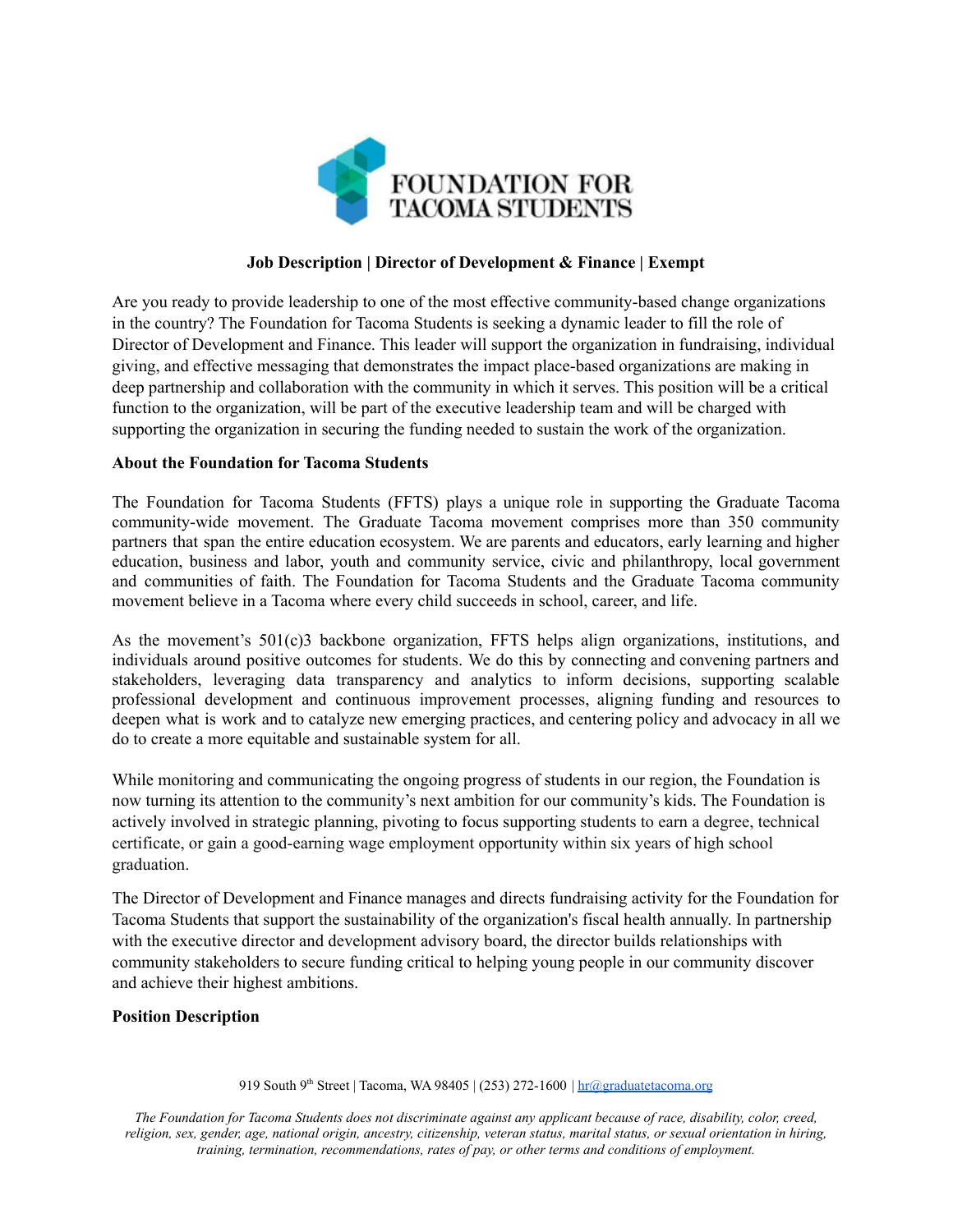The Foundation for Tacoma Students seeks a Director of Development and Finance to lead and manage fundraising for the Foundation for Tacoma Students. As a critical partner to the executive director and development advisory board, and member of the Foundation's executive leadership team, the Director of Development and Finance will manage relationships with donors to secure funding in support of the mission and goals of the organization.

The Director of Development and Finance will be supervised by the Executive Director and will be focused in two main areas:

I. **Cultivating and securing major gifts, annual gifts and planned gifts from existing donors**. This list of existing donors will require facility with organizational grantmaking, annual giving campaign development as well as major gift solicitation. The Director of Development and Finance will need to collaborate with other FFTS team members in order to gain contextual knowledge and wherewithal for existing relationships with donors. The Director of Development and Finance will also need to source prospective donors in alignment with the strategic strategies of our organization, and cultivate donor stewardship.

II. **Strengthening and management of the finance department to align all fundraising efforts in support of organizations overall budget**. The Director of Development and Finance will support the executive director to ensure the organization's long-term financial health and growth. Managing the key functions of the organizations' finances are efficient and effective and meet the annual budget guidelines as determined by the Executive Director and Board of Directors. The Director of Development and Finance will need to ensure systems and processes are consistent and efficient to support the management of budget management for the organization.

## **Detailed Duties and Responsibilities**

The Director of Development and Finance will directly support the Executive Director in the following areas:

- $\triangleright$  fundraising to support the organization's mission & strategy
- $\triangleright$  supporting the Deputy Director who oversees operations, ensuring department budgets and fundraising efforts are aligned and meet the development and finance department process standards
- $\triangleright$  providing thoughtful considerations to what is feasible to invest in and what will require strategic fundraising to achieve the organization's goals
- $\triangleright$  writing projects, including concept papers, reports, grant applications, to meet annual budget
- $\triangleright$  supporting the implementation of the organization's large-scale signature events

## **Critical Areas for the Director of Development and Finance**

# **I. Cultivating and securing major gifts, annual gifts and planned gifts from existing donors**.

- $\triangleright$  Connecting with FFTS donors and stakeholders, while conducting new donor qualifications
- $\triangleright$  Focusing on identifying, cultivating, soliciting, negotiating, and stewarding prospects who are capable of making sizable gifts
- $\triangleright$  Manage a portfolio of 50-100 prospects

### 919 South 9<sup>th</sup> Street | Tacoma, WA 98405 | (253) 272-1600 | [hr@graduatetacoma.org](mailto:hr@graduatetacoma.org)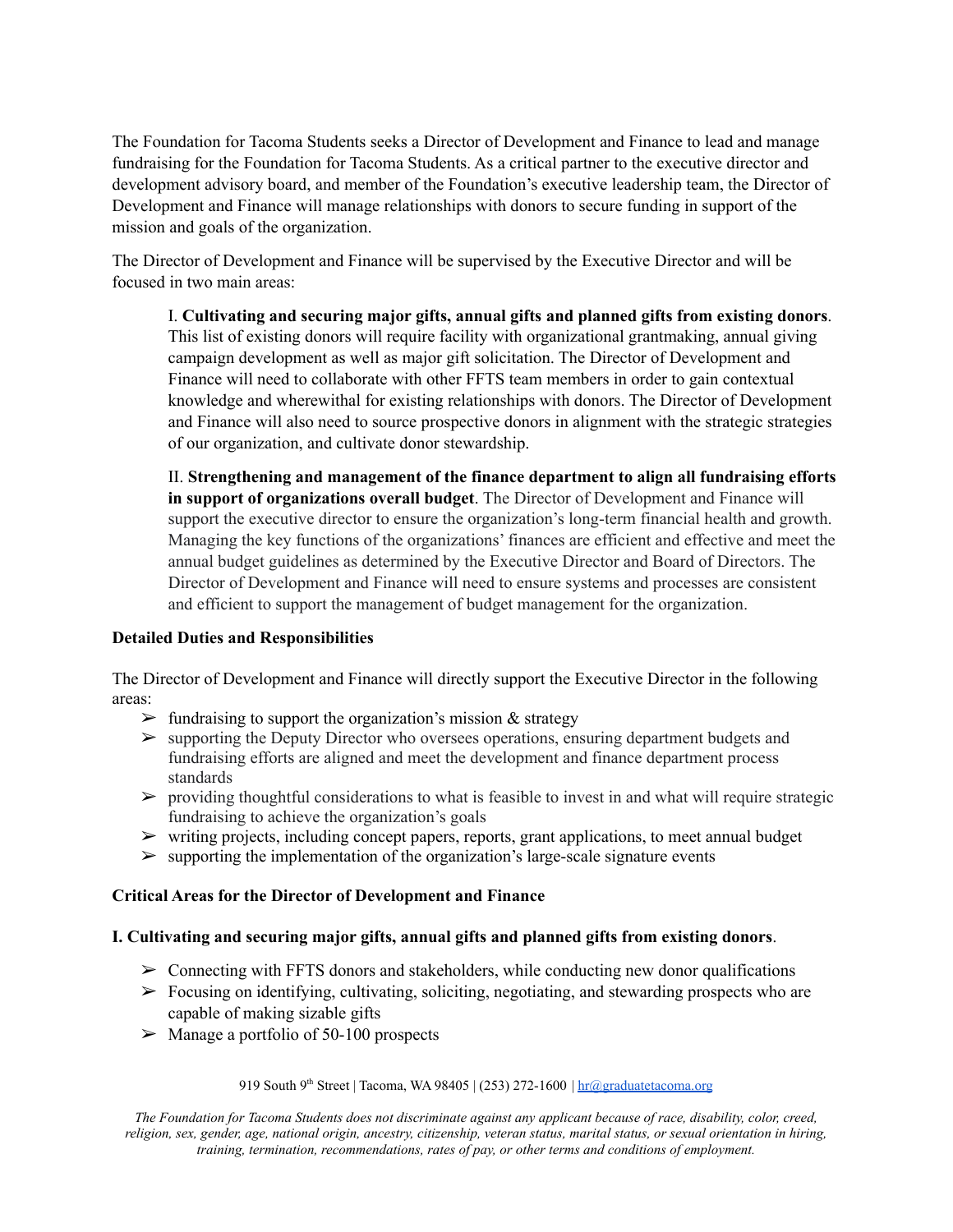- $\triangleright$  Working collaboratively and strategically with the FFTS Executive Director
- $\triangleright$  Transacting at least 100 substantive contacts each year with prospects
- $\triangleright$  From these interactions, identify gift and resource prospects. Then develop and implement a solicitation strategy for each assigned gift prospect
- $\geq$  Submitting 12-20 proposals annually requesting gifts of \$25,000 and above
- $\geq$  Maintain a "Top 25" pool of prospective major gift donors who will be solicited in the next 12-18 month period
- $\geq$  Lead and inspire the development committee to connect the organization to resources
- $\triangleright$  Prepare written proposals, informational materials, endowment agreements, gift illustrations and other materials needed to secure gifts and resources
- $\triangleright$  Provide regular updates to the Executive Director on gift progress and critical prospect moves
- $\triangleright$  Coordinate and manage regular interactions between the Executive Director and key donors and stakeholders

# **II. Strengthening and management of the finance department to align all fundraising efforts in support of organizations overall budget**

- $\triangleright$  Effectively managing the processing, analyzing, and preparing of finance and budget reports for operational decision-making of the organization
- $\geq$  Coach and lead the finance team to accurately tracks and measure efficacy of the organization's budget and strategize improvement processes to support the sustainability of the organizations budget
- ➢ Work closely with the Deputy Director of the Foundation for Tacoma Students who oversees the division of operations for the organization, as well as support staff in different divisions with the necessary tools for budget management, as to support the organization's effective budgeting process.
- $\triangleright$  Work to proficiently plan, account, track, and properly budget all finances within the organization and provide recommendations and guidance on how the organization should more efficiently track and manage its budgets
- ➢ Support the Executive Director, Development Advisory, Finance Advisory and full Board of Directors in making wise investment decisions

# **Experience and Competencies**

- $\geq$  A bachelor's degree and 3-5 years of progressively responsible experience in development/advancement, with an emphasis on cultivating and soliciting major gifts. Equivalent experience may substitute for development experience.
- $\triangleright$  Solid computer skills, including proficiency working with relational databases and Microsoft Word and Excel for the generation of correspondence, special reports, spreadsheets, and forms.
- ➢ Fundraiser Donor Focused: Establishes, cultivates and stewards strong relationships with donors and friends to build and maintain trust.
- $\triangleright$  Planning & Implementing: Develops fundraising strategies and plans that integrate into the organization's mission, priorities and goals.
- $\triangleright$  Core Effective communications: Expresses oneself clearly and empathetically in interactions with others in all forms of communication, i.e., verbal and written, one-on-one and group, etc.
- $\triangleright$  Interpersonal Awareness: Builds and maintains positive relationships and actively contributes as a member of working teams to achieve results.

### 919 South 9<sup>th</sup> Street | Tacoma, WA 98405 | (253) 272-1600 |  $\frac{hr@graduatetacoma.org}{hr@graduatetac$  $\frac{hr@graduatetacoma.org}{hr@graduatetac$  $\frac{hr@graduatetacoma.org}{hr@graduatetac$ </mark>